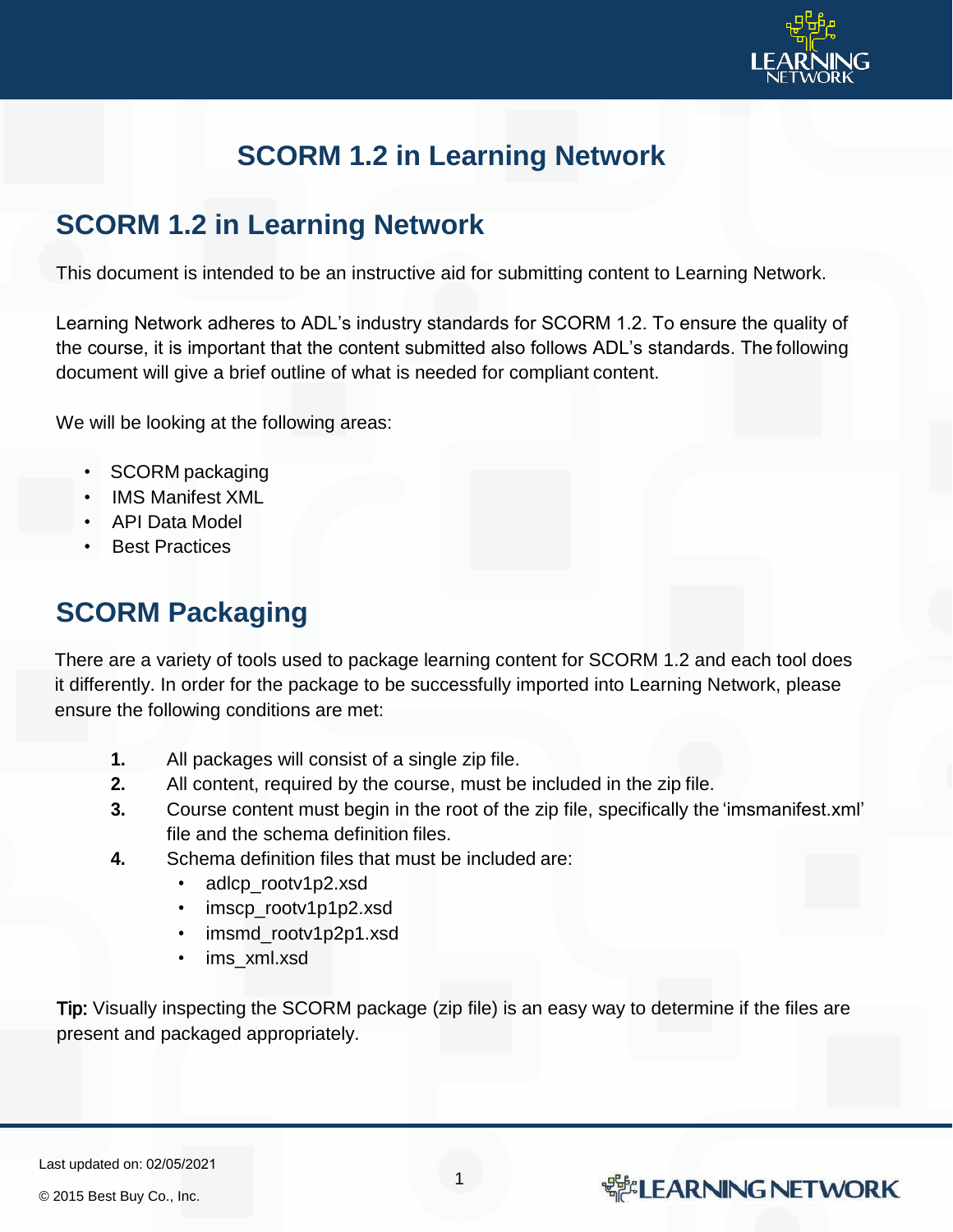

### **Manifest XML**

This manifest acts as a directory of your course – it includes settings and assets. If assets are listed in the manifest, but are not contained in the SCORM package, it will cause a "failure" status when imported into Learning Network.

Learning Network requires certain elements to be included in the manifest. These elements help ensure the course imports, launches and returns completions correctly:

**1.** schema version should be specified in the <metadata> element:

<metadata> <schemaversion>1.2</schemaversion>

**2.**  $\leq$  <item> elements should specify a title and include a mastery score and a completion status.

<item identifier="i1" identifierref="r1" isvisible="true"> <title>A Title</title> <adlcp:masteryscore>80</adlcp:masteryscore>

**3.** <resource> elements need to have the "type" property set to "webcontent", the "adlcp:scormtype" property set to "sco" or "asset"

<resource identifier="r1" type="webcontent" adlcp:scormtype="sco" href="index.html">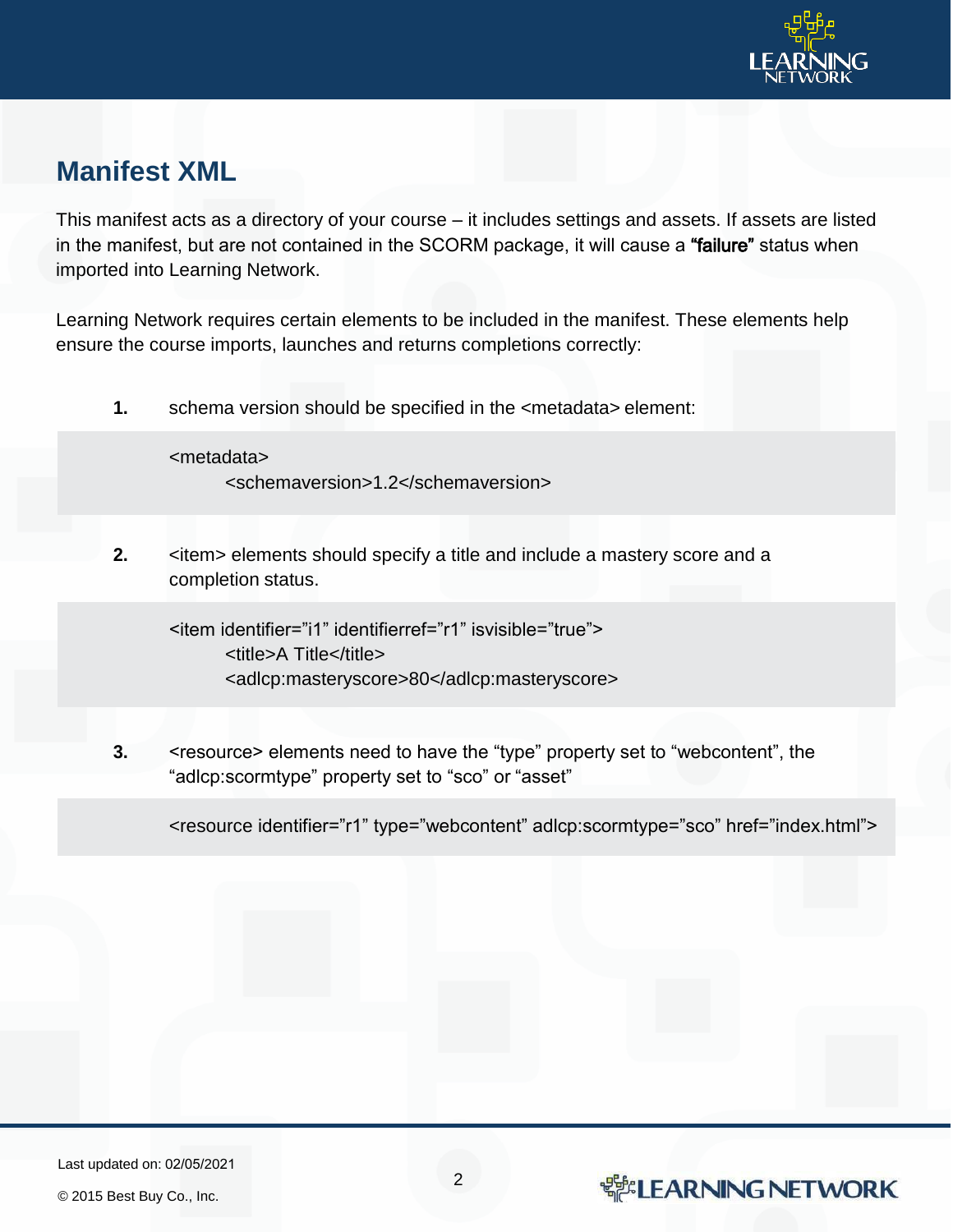

## **API Data Model**

Learning Network supports all mandatory SCORM 1.2 data model elements. The following programming instructions and standards are needed for the course to operate successfully in Learning Network.

When a user starts the course, use the API to do the following:

- Initialize the course.
- Set the lesson status to 'incomplete'.

When a user completes the lesson, use the API to do the following:

- Set the lesson status to 'completed', 'passed' or 'failed'.
- Set the session time to the amount of time the user spent in the current session.
- Set the score only if you set the lesson status to 'passed' or 'failed'.
- Inform the API that the lesson is 'finished'.

When you would like a user to complete the lesson at a future time, use the API to do the following:

- Set the status to 'incomplete'.
- Set the session time to the amount of time the user spent in the current session.
- Inform the API that the lesson is 'finished'.

#### **Please keep the following in mind**

- Not setting the mastery score in the manifest and setting a 'passed' or 'failed' status willresult in the score being changed to 100 for a 'passed' and 0 for a 'failed'.
- Do not add the total time received by the API to the session time; the total time is the sum of session times set in previous sessions.
- Make sure the API has been informed when the user is finished. This does not happen automatically and data will be lost when the lesson is closed.
- If a lesson status is never set, the API assumes the lesson is 'complete' and sets the status to 'complete', regardless of mastery or score.
- If a mastery is set, but no score is set, the API overrides any set status and sets the lesson status to 'incomplete', with the exception of the lesson status still remaining at its initial value of 'not attempted'.
- If a mastery is set and the set score is lower than the mastery, the API will set the lesson status to fail and vice-versa.